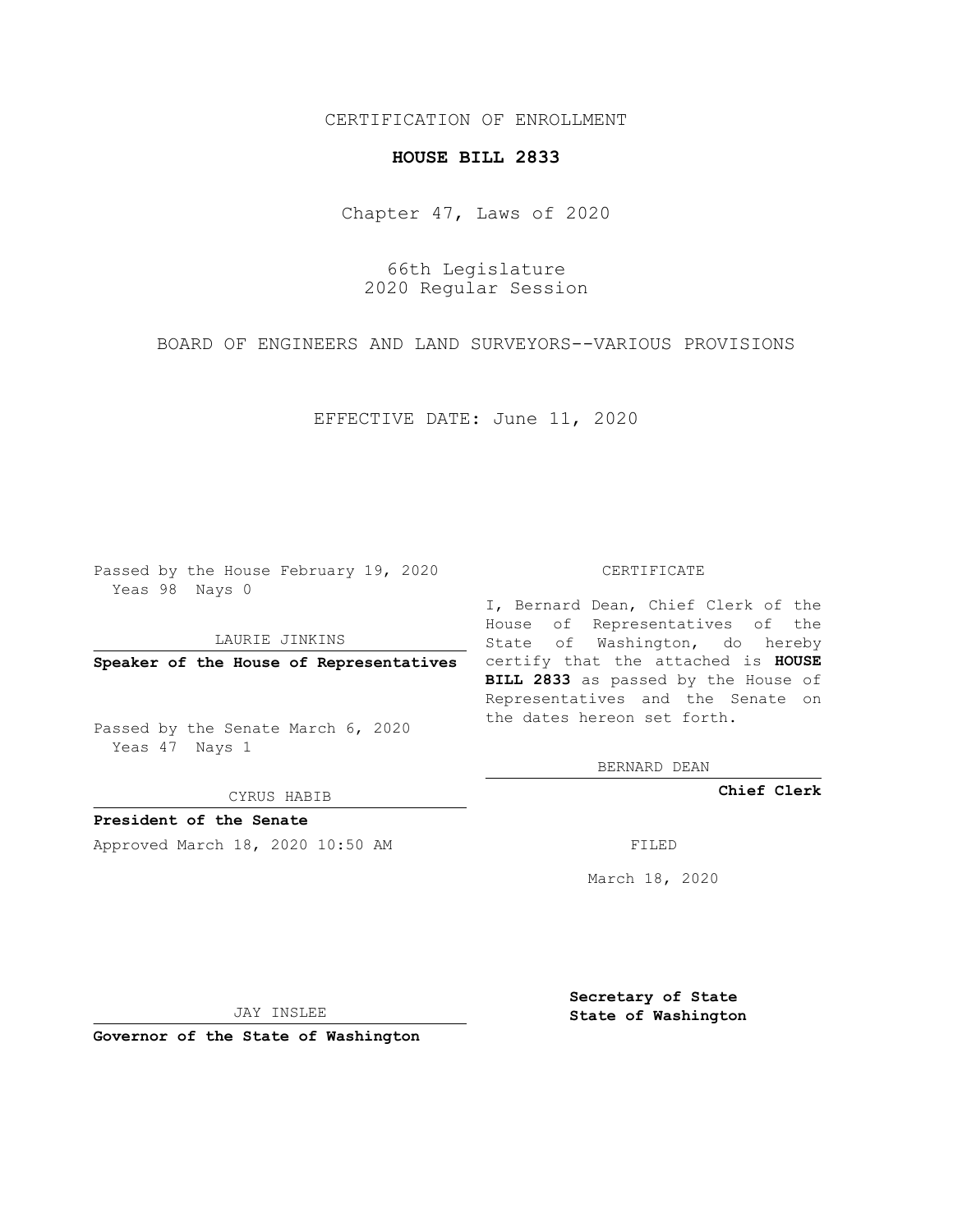Passed Legislature - 2020 Regular Session

**State of Washington 66th Legislature 2020 Regular Session**

**By** Representative Hoff

Read first time 01/24/20. Referred to Committee on Consumer Protection & Business.

1 AN ACT Relating to the board of engineers and land surveyors' 2 appointment of its director and agreement with the department of 3 licensing; and amending RCW 18.43.035 and 18.43.200.

4 BE IT ENACTED BY THE LEGISLATURE OF THE STATE OF WASHINGTON:

5 **Sec. 1.** RCW 18.43.035 and 2019 c 442 s 19 are each amended to read as follows:6

 (1) The board may adopt and amend bylaws establishing its organization and method of operation, including but not limited to meetings, maintenance of books and records, publication of reports, 10 code of ethics, and rosters, and adoption and use of a seal.

11 (2) Four members of the board shall constitute a quorum for the 12 conduct of any business of the board.

13 (3) The ((governor)) board shall appoint ((an executive)) its 14 director ((of the board. The executive director)), who must hold a 15 valid Washington license as a professional engineer or professional 16 land surveyor.

17 (4) The board may employ such persons as are necessary to carry 18 out its duties under this chapter.

19 (5) It may adopt rules reasonably necessary to administer the 20 provisions of this chapter. The board shall submit to the governor 21 periodic reports as may be required. A roster, showing the names and